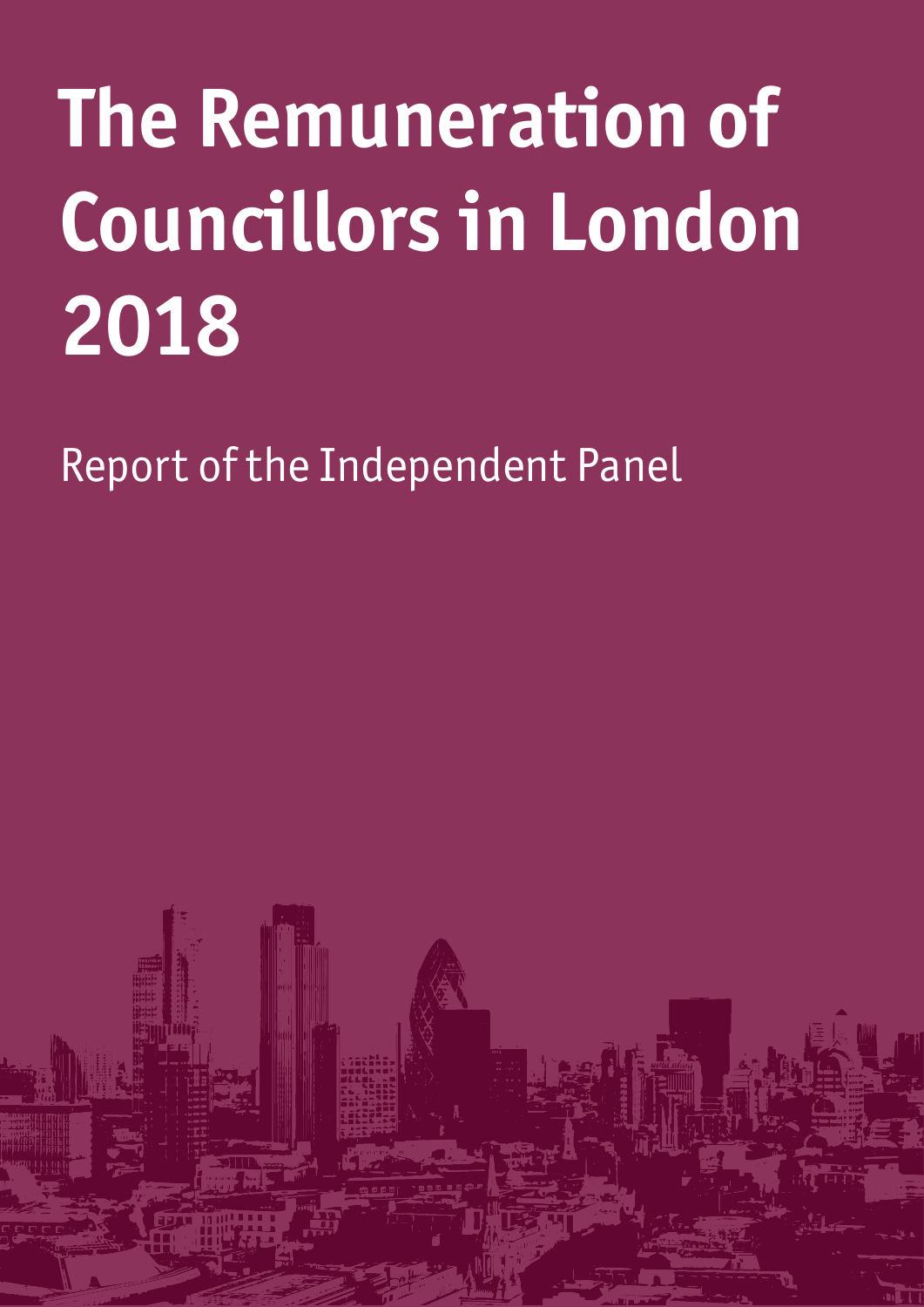# **Contents**

| Introduction <u>successive p3</u>                                                                                                                                                                                                    |                |
|--------------------------------------------------------------------------------------------------------------------------------------------------------------------------------------------------------------------------------------|----------------|
| The role of elected members <b>communicated</b> in the set of the set of the set of the set of the set of the set of the set of the set of the set of the set of the set of the set of the set of the set of the set of the set of   | p3             |
| Recruitment of councillors and the council of the parameter of the parameter of the parameter of the parameter                                                                                                                       |                |
| The current financial and political climate <b>Election Contract Contract Contract Contract</b> p4                                                                                                                                   |                |
| Level of Basic Allowance <b>Exercise Section</b> p4                                                                                                                                                                                  |                |
| Special Responsibility Allowances <b>Example 2018</b> 2019 2019 21:00 21:00 21:00 21:00 21:00 21:00 21:00 21:00 21:00 21:00 21:00 21:00 21:00 21:00 21:00 21:00 21:00 21:00 21:00 21:00 21:00 21:00 21:00 21:00 21:00 21:00 21:00 2  |                |
| Interpretation of the scheme <u>contained and the scheme of the scheme of the scheme of</u>                                                                                                                                          |                |
| Training and support <b>with the contract of the contract of the contract of the contract of the contract of the contract of the contract of the contract of the contract of the contract of the contract of the contract of the</b> | p <sub>6</sub> |
| Barriers to being a councillor <b>contracts</b> being a councillor and the set of the set of the set of the set of the                                                                                                               |                |
| Travel and Subsistence Allowances <b>Ally and Allowances</b> and Allow and Allow and Allow and Allow and Allow and Allow                                                                                                             | p <sub>6</sub> |
| Allowances for Mayor or Civic Head <b>Mayor and Allowances</b> for Mayor or Civic Head                                                                                                                                               | p <sub>6</sub> |
| Update for Inflation <b>Production Constant Construction Constant Construction Constant Construction</b>                                                                                                                             | p <sub>6</sub> |
| <b>Appendix A</b><br>Special responsibilities - beyond the basic allowance                                                                                                                                                           | p7             |
| <b>Appendix B</b><br>On behalf of the community $-$ a job profile for councillors                                                                                                                                                    | p10            |
| <b>Appendix C</b>                                                                                                                                                                                                                    | p11            |
| The independent panel members                                                                                                                                                                                                        |                |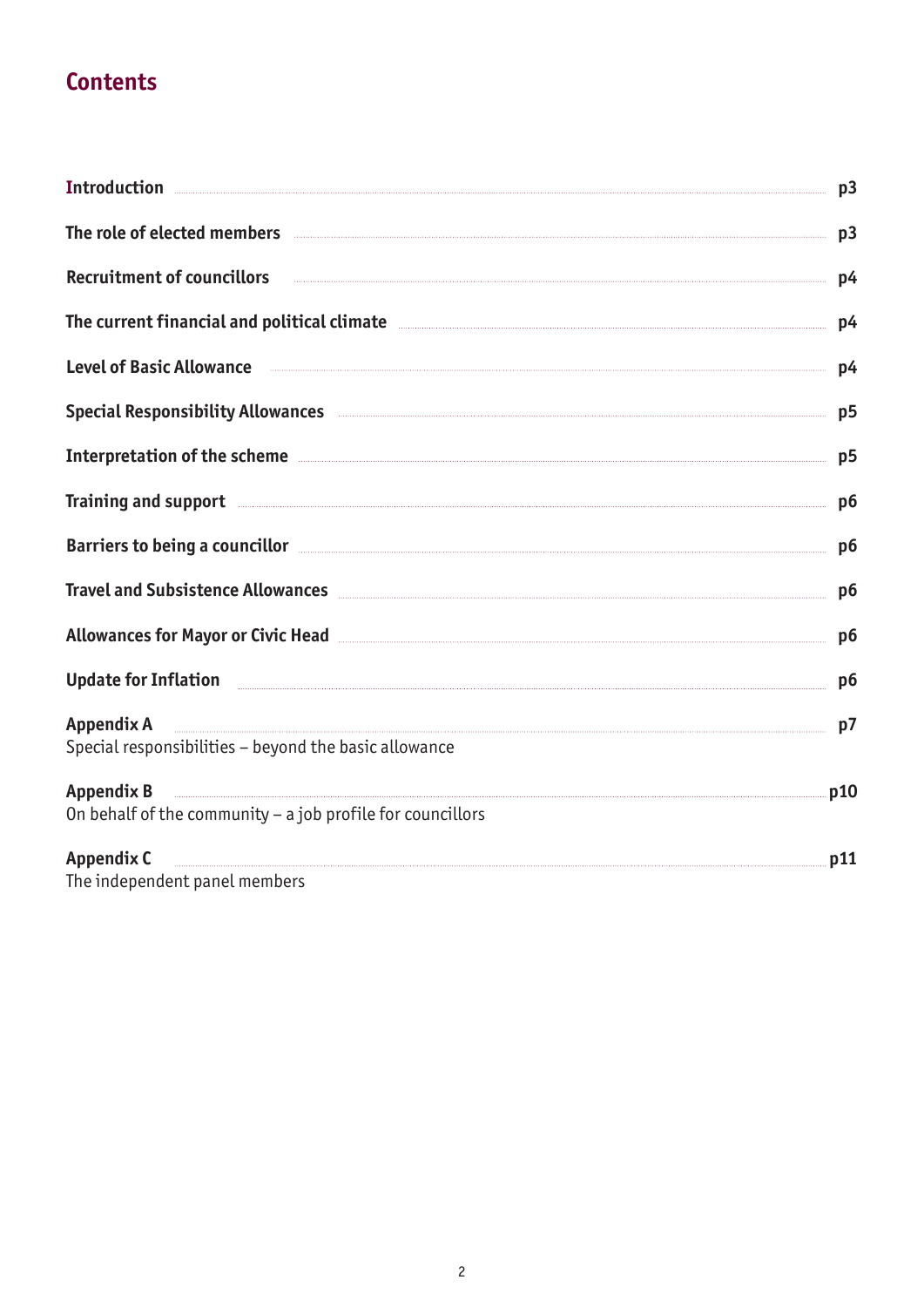# **Introduction**

The Local Authorities (Members' Allowances) (England) Regulations 2003 ('the Regulations') authorise the establishment by the Association of London Government (now London Councils) of an independent remuneration panel to make recommendations in respect of the members' allowances payable by London boroughs. Such a panel ('the Panel') was established and reported in 2001, 2003, 2006, 2010 and 2014. It now comprises Sir Rodney Brooke CBE DL (Chair), Steve Bundred and Anne Watts CBE.

The Regulations require a review of the scheme every four years as a minimum. The current Panel has therefore completed a review of remuneration for councillors in London. We present our findings and recommendations in this report.

As a preparation for our work, we invited all London boroughs to give their views on the operation of the existing scheme. We are grateful for the feedback, which confirms that the existing London scheme of members' allowances is still fit for purpose. We make recommendations accordingly (**recommendations throughout the report are in bold type**). However, where issues have arisen from the comments we received, we have addressed them in this report.

## **The role of elected members**

In our previous reports we reflected on the importance of the role of elected members. We repeat at Appendix B the job profile for councillors which we originally included in our 2010 report. The feedback we have received is that it continues to be appropriate.

The Local Governance Research Unit, based at Leicester Business School, recently launched a Councillor Commission as an independent review of the role and work of the councillor. The Commission's report points out that councillors oversee million-pound budgets, balancing complex financial pressures at a time of severe cutbacks in local authority spending, making decisions which will affect their areas for decades to come. In London each Borough Council is responsible for services crucial to its residents. Each has a revenue budget of up to £1.4bn as well as a substantial capital programme. The scale of their turnover and other financial activities are in many instances comparable with those of large publicly quoted companies.

Councillors are faced with unenviable choices. Demand for local authority services continues to grow. In particular, there is rapid growth in the number of old people with a corresponding increase in demand for social care. London itself faces acute housing problems. Councillors have an increased responsibility for health. Thus the strain on and competition for resources increase the demands made on elected members. The responsibilities and accountabilities are made clear after a tragedy like the Grenfell Tower fire.

The evidence we received confirms that the workload and responsibilities of councillors continue to increase and that their role has become more complex, and not only in the areas of social care, housing and health. There has been growth in the number of sub-regional meetings, partnerships and joint bodies (such as Boards for Health & Wellbeing and Safer Neighbourhoods) which require the commitment and time of leaders, cabinet members and frontline councillors. Partnership engagement makes great demands on councillors. There has been a marked increase in informal meetings, such as working groups, forums and community gatherings as well as formal meetings like local authority companies. The expectations of the public continue to rise.

While valuable to democracy, the use of social media adds to the pressure on councillors by increasing demands from their constituents in several different ways. Communication with councillors is not only easier but immediate. The public expects a speedy response, so that it is now more difficult for councillors in employment to deal with concerns as quickly as voters expect. Not only do social media make it easier for their constituents to get hold of councillors, but they also enable an isolated concern to become an organised campaign.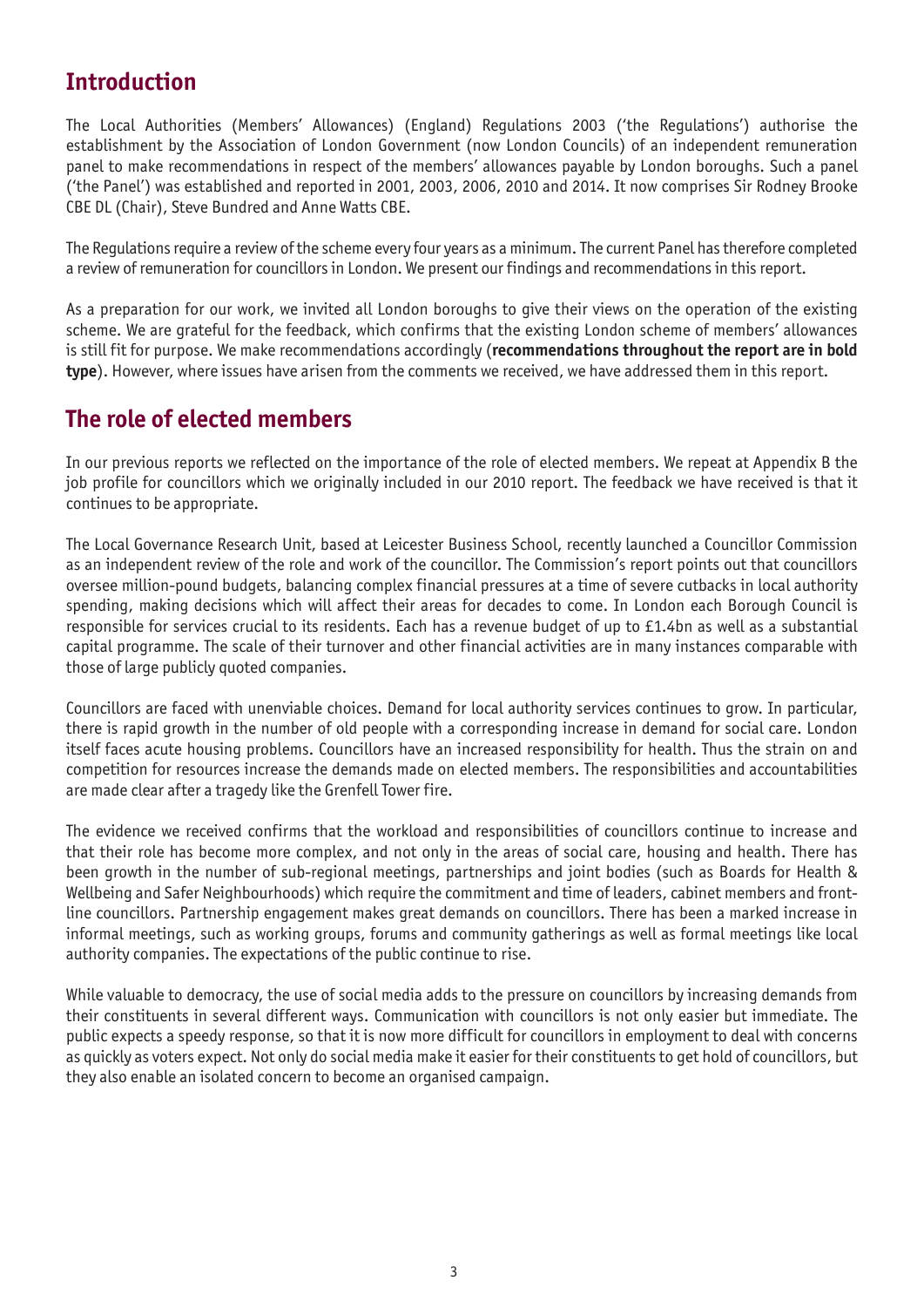# **Recruitment of councillors**

We received evidence that it is increasingly difficult to recruit people of quality who are prepared to stand for office as councillors. Though the low level of allowances was mentioned as a reason for this, a major disincentive is the time commitment required of a councillor. That time commitment (as well as finance) can make it difficult to combine the role with a job and a family life. As one councillor commented to the Leicester Business School Commission, 'Serving on outside bodies means that I am working every day of the week, weekends too'. As was pointed out in responses we received, the problem is exacerbated in London, where councillors are on the whole younger than in other parts of the country and often in employment. They also face substantially higher costs of living.

Though the time commitment may be the main disincentive to service as a councillor, it is important that, as far as reasonably possible, financial loss does not prevent people from becoming councillors. Allowances are not shown by polls to be something which influences councillors to take on the role, though they are instrumental in making it possible for some people to do so. Allowances should be set at a level that enables people to undertake the role of councillor, while not acting as an incentive to do so. If it is important that there are no financial incentives to being a councillor, it is equally important that there should not be a financial disincentive. It is clearly desirable that service as a councillor is not confined to those with independent means.

Since our last report the Government has removed the possibility of councillors joining the local government pension scheme. We believe that access to the pension scheme can be an important factor in making service as a councillor financially possible for a wider range of people. It is particularly significant for those who, like elected mayors, leaders and portfolio holders, give most or all of their time to service in local government and lose the opportunity to contribute to a pension scheme elsewhere. Loss of access to a pension scheme imposes a further financial penalty on councillors.

We do not repeat the arguments for appropriate remuneration for councillors which we have set out in our previous reports. We believe them to be self-evident. But we do repeat our belief in the importance of local democracy and the role of councillors within it.

## **The current financial and political climate**

Because of the current financial climate, the local government pay settlement in recent years has been severely limited. Since our last report there have been three awards of 1%. Acutely sensitive to the current financial austerity, some boroughs have frozen members' allowances and failed to apply the pay awards to them. Indeed some boroughs have even reduced members' allowances.

Our recent reports have made no recommendations for increasing the levels of members' allowances other than continuing provision for annual adjustments in accordance with the annual local government pay settlement. As the Government-appointed Councillors' Commission pointed out in their 2007 report, the recommendations of the London Panel has led to some convergence of members' allowances across London. Indeed, the Councillors' Commission recommended a similar system for the country as a whole. Following our recommendations, there is now considerable congruity in the basic allowance made by London boroughs.

However, most London boroughs have not adopted our recommendations in their entirety and there remain substantial differences in the amount of special responsibility allowances. We fully recognise that now is not the time to contemplate a general increase in councillors' allowances. Nevertheless we hope that in the longer term the financial situation will permit further convergence of members' allowances around our recommendations.

## **Level of Basic Allowance**

In our last report we recommended that there should be a Basic Allowance paid to every councillor of £10,703. Updated for the local government staff pay awards since then, the figure is now £11,045. Given the loss of pension rights; growth in the volume and complexity of the work of councillors; and the limited increase in the Basic Allowance since our last report, we believe that there is a strong case for considering a larger increase. The basic allowance is now less than the allowances paid by many similar authorities outside London. In Wales, for example, the government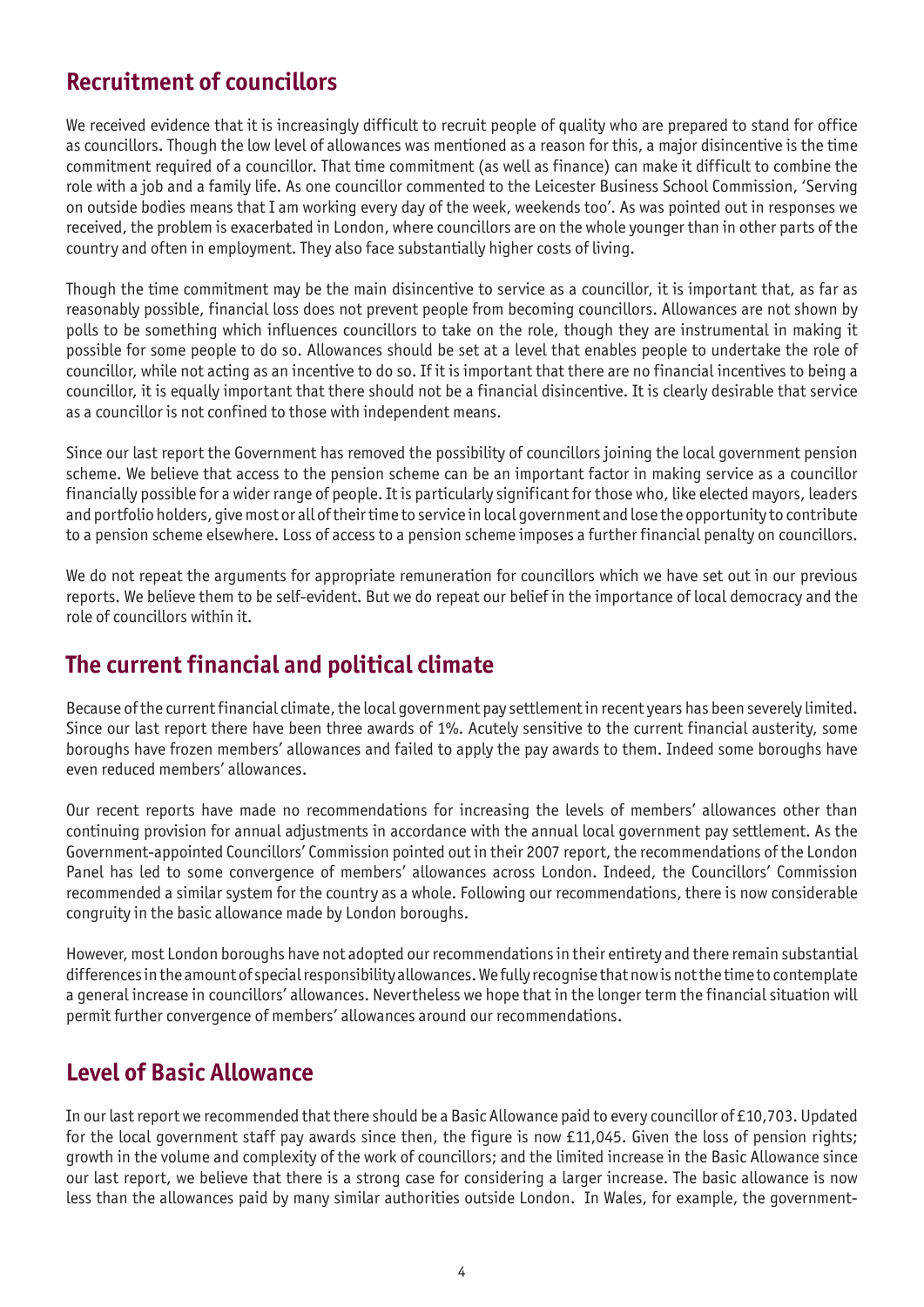appointed commission sets the basic allowance at £13,400 for members of local authorities with populations which are generally substantially lower than those of London boroughs.

However we reluctantly accept that, in the current financial climate, it would be inappropriate to recommend a general increase in members' allowances (beyond the annual updating). Pegging an annual increase to staff pay awards will ensure that councillors can receive annual increases which are in line with those received by staff. **We therefore recommend that the Basic Allowance be set at £11,045.** We believe that it remains sensible to frame recommendations which are common across London

## **Special Responsibility Allowances**

Given the extent of the responsibilities of leaders of London boroughs, the Panel's first report in 2001 recommended that their remuneration should equate to that of a Member of Parliament. [Our recommendations for other special responsibility allowances are related to that recommended for leaders.]

Since then the increase in the remuneration of Members of Parliament has substantially exceeded the annual local government pay increase to which we tied the special responsibility allowance for the leader of a London borough. At the time of our last report an MP received a salary of £67,060 while our recommendation for a borough leader (increases having been restricted to the local government staff pay increases) was for total remuneration of £65,472, a difference of £1,588. Updated for the local government pay awards, our recommendation for the current total remuneration of a London borough leader would be £68,130. Meanwhile the salary of MPs has increased to £76,011, a difference of £7,881. Moreover MPs continue to be entitled to a pension as well as to sundry other benefits (such as termination payments) which are not available to leaders.

In our current consultation we enquired whether the remuneration of an MP remains a sound comparator to fix the remuneration of a borough leader. In general the responses agreed that the comparator was appropriate and, if anything, that the Leaders of London boroughs warranted a higher remuneration than an MP, because they had greater financial responsibility and legal burdens, and especially given the differential pension arrangements. Indeed one respondent authority suggested that the direct responsibilities of a Leader should command the salary of a Junior Minister.

We sympathise with the responses. Certainly the way in which MPs' remuneration has outpaced that of leaders would prompt a review of the Leaders' allowances had the Panel not had regard to the current stringent economic circumstances. For the same reasons which prompt us to peg the Basic Allowance, **we recommend that the special responsibility allowance for a Leader should be in accordance with our former recommendation, plus the subsequent local government staff pay awards, ie £57,085. We recommend the maintenance of its relation to other special responsibility allowances, as set out in the Appendix to this report**. Nevertheless we hope that parity of the remuneration of the Borough leaders with the remuneration of Members of Parliament will be restored when the economic situation eases and that the other Special Responsibility Allowances will then be adjusted accordingly.

# **Interpretation of the Scheme**

The responses from the boroughs generally indicated no problems with interpretation of our recommendations, though many had adopted lower figures, especially for special responsibility allowances. We continue to believe that the scheme we propose is sufficiently flexible to accommodate the varying political management arrangements of different London boroughs. Specifically, we were asked for guidance on what percentage of councillors should receive a special responsibility allowance. **We reiterate our view that no more than 50% of councillors should receive a special responsibility allowance. We also continue to believe that no member should receive more than one special responsibility allowance though we accept that there might exceptionally be special circumstances where allocation of more than one Special Responsibility Allowance might be justified, eg where members undertake a number of different time-consuming roles such as sitting on licensing hearings.** 

We were asked to give more detailed guidance on the roles allocated to different bands and whether these could be tied to the time commitment required of a role, expressed as a percentage of the time commitment of the Leader. However, we believe that the percentages we identify should be tied not only to time commitment but also to levels of responsibility.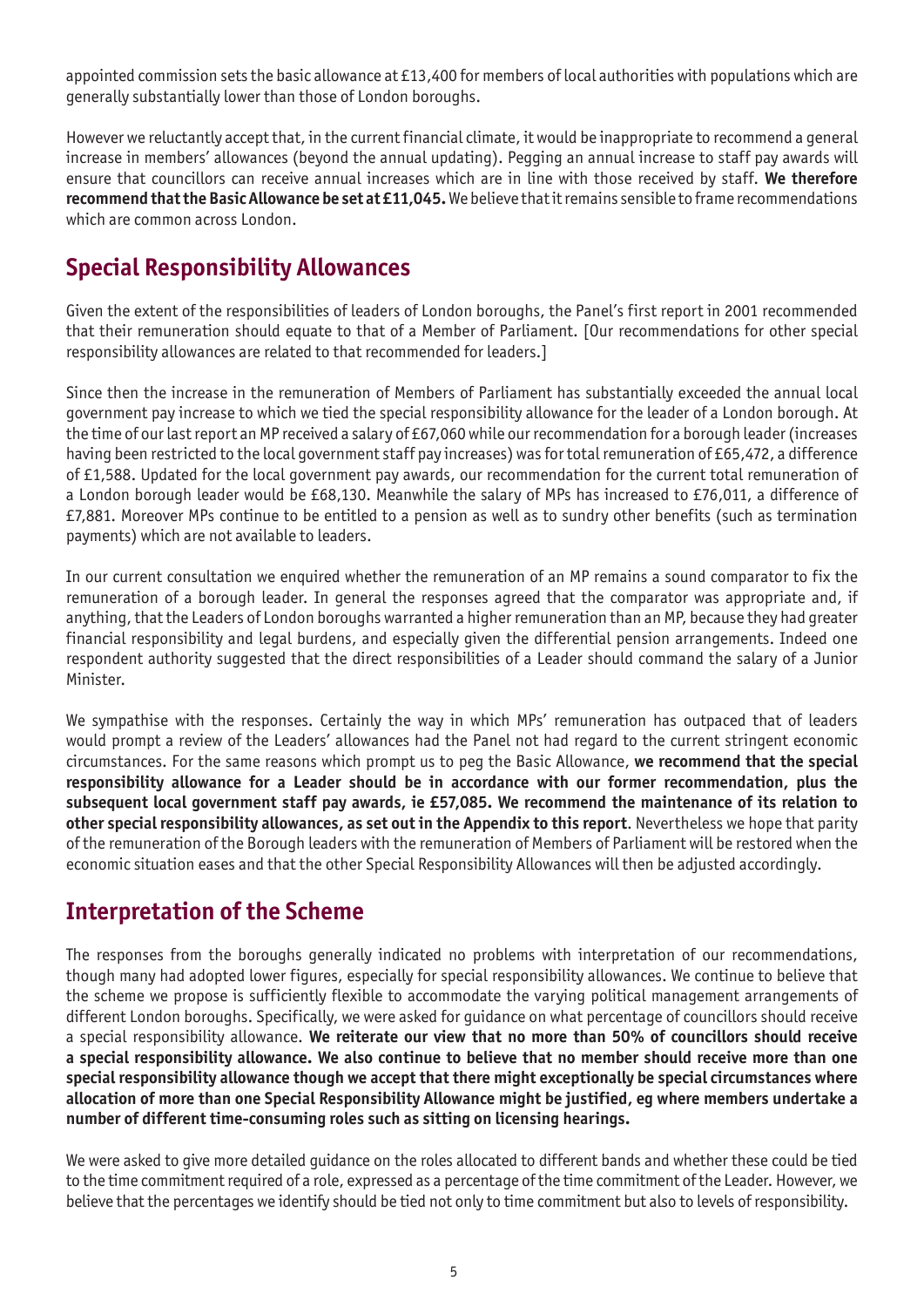# **Training and Support**

The responsibilities of councillors are substantial, extensive and complex. We have mentioned the Grenfell Tower tragedy as a chilling instance of those responsibilities. **We believe that every borough should have an ongoing programme of member training and development and that members should be expected to participate. We believe that members should be provided with logistical and clerical support to help them deal with their workload.**

## **Barriers to being a councillor**

It is important that obstacles to becoming a councillor should be removed wherever possible. Child care costs can be a significant deterrent to service as a councillor. **We repeat our strong view that in appropriate cases when they undertake their council duties, councillors should be entitled to claim an allowance for care of dependents. The dependents' carers' allowance should be set at the London living wage but (on presentation of proof of expense) payment should be made at a higher rate when specialist nursing skills are required.** 

**We also repeat our belief that members' allowances schemes should allow the continuance of Special Responsibility Allowances in the case of sickness, maternity and paternity leave in the same terms that the council's employees enjoy such benefits (that is to say, they follow the same policies).**

## **Travel and Subsistence allowances**

**We continue to believe that the Basic Allowance should cover basic out-of-pocket expenses incurred by councillors, including intra-borough travel costs and expenses. The members' allowances scheme should, however, provide for special circumstances, such as travel after late meetings or travel by councillors with disabilities. The scheme should enable councillors to claim travel expenses when their duties take them out of their home borough, including a bicycle allowance.**

## **Allowances for Mayor or Civic Head**

Many councils include the allowances for the mayor (or civic head) and deputy in their members' allowance scheme. However these allowances do serve a rather different purpose from the 'ordinary' members' allowances, since they are intended to enable the civic heads to perform a ceremonial role. There are separate statutory provisions (ss 3 and 5 of the Local Government Act 1972) for such allowances and councils may find it convenient to use those provisions rather than to include the allowances in the members' allowance scheme.

# **Update for inflation**

**We continue to recommend that for a period of four years the allowances we recommend should be updated annually in accordance with the headline figure in the annual local government pay settlement.** 

We have been asked whether it is necessary for the annual updating to be formally authorised by the council each year. The Regulations do seem to make this obligatory.

Sir Rodney Brooke CBE DL<sub>Steve</sub> Bundred Anne Watts CBE

London, January 2018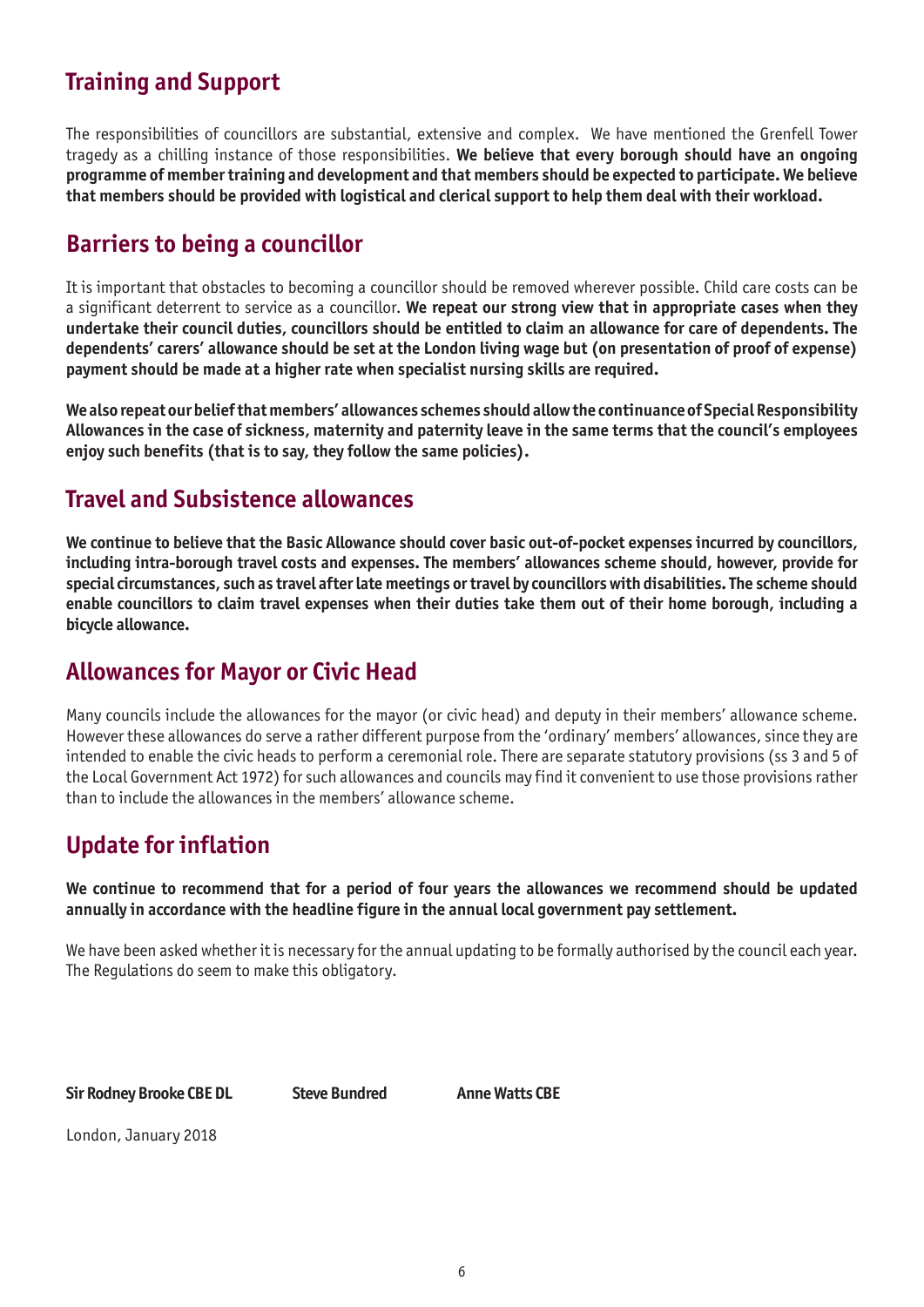# **Appendix A**

#### **Basic allowance £11,045**

## **Special responsibilities – beyond the basic allowance**

#### **The case for special allowances**

The reasons for payment of additional special responsibility allowances should be clearly set out in local allowances schemes. Special allowances should come into play only in positions where there are significant differences in the time requirements and levels of responsibility from those generally expected of a councillor.

#### **Calculation of special allowances**

The proposed amounts for each band are a percentage of the figure suggested for a council leader depending upon levels of responsibility of the roles undertaken and are explained below. We believe that the SRA, which the previous panel recommended for the leader of a London council (updated), continues to be appropriate.

## **Categories of special allowances**

The regulations specify the following categories of responsibility for which special responsibility allowances may be paid:

- Members of the executive where the authority is operating executive arrangements
- Acting as leader or deputy leader of a political group within the authority
- Presiding at meetings of a committee or sub-committee of the authority, or a joint committee of the authority and one or more other authorities, or a sub-committee of such a joint committee
- Representing the authority at meetings of, or arranged by, any other body
- Membership of a committee or sub-committee of the authority which meets with exceptional frequency or for exceptionally long periods
- Acting as spokesperson of a political group on a committee or sub-committee of the authority
- Membership of an adoption panel
- Membership of a licensing or regulatory committee
- Such other activities in relation to the discharge of the authority's functions as require of the member an amount of time and effort equal to or greater than would be required of him by any one of the activities mentioned above, whether or not that activity is specified in the scheme.

## **Local discretion**

It is for the councils locally to decide how to allocate their councillors between the different bands, having regard to our recommendations and how to set the specific remuneration within the band. They must have regard to our recommendations. We believe these should have the merits of being easy to apply, easy to adapt, easy to explain and understand, and easy to administer.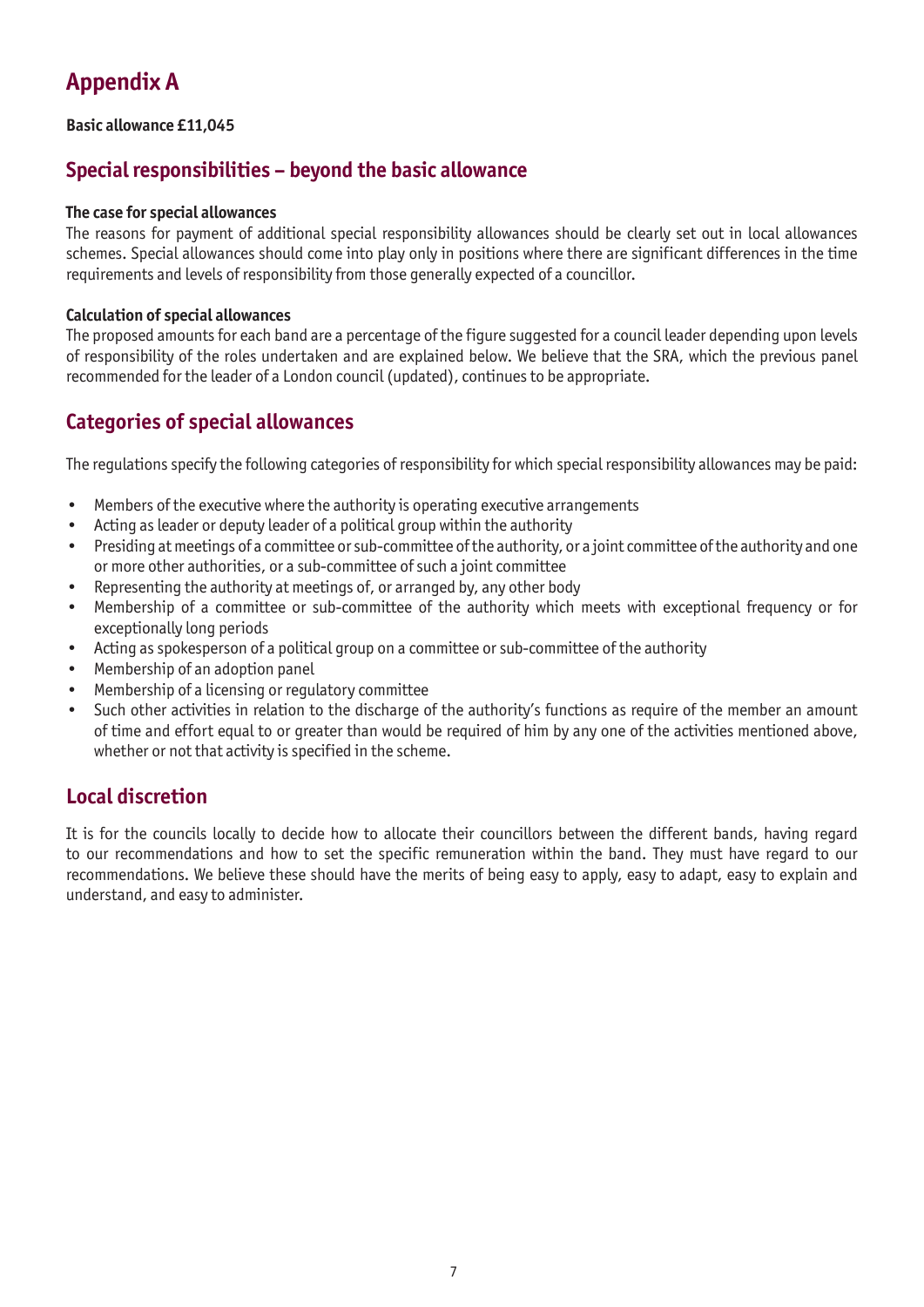## **BAND ONE**

The posts we envisage falling within band one include:

- Vice chair of a service, regulatory or scrutiny committee
- Chair of sub-committee
- Leader of second or smaller opposition group
- Service spokesperson for first opposition group
- Group secretary (or equivalent) of majority group
- First opposition group whip (in respect of council business)
- Vice chair of council business
- Chairs, vice chairs, area committees and forums or community leaders
- Cabinet assistant
- Leadership of a strategic major topic
- Acting as a member of a committee or sub-committee which meets with exceptional frequency or for exceptionally long periods
- Acting as a member of an adoption panel where membership requires attendance with exceptional frequency or for exceptionally long periods
- Leadership of a specific major project.

## **Remuneration**

We propose that band one special responsibility allowances should be on a sliding scale of between 20 – 30 per cent of the remuneration package for a council leader.

This would be made up as follows:

Basic allowance: £11,045 Band One allowance: £2,582 to £9,397

#### **Total: £13,627 to £20,442**

#### **BAND TWO**

The types of office we contemplate being within band two are:

- Lead member in scrutiny arrangements, such as chair of a scrutiny panel
- Representative on key outside body
- Chair of major regulatory committee e.g. planning
- Chair of council business (civic mayor)
- Leader of principal opposition group
- Majority party chief whip (in respect of council business).

## **Remuneration:**

We propose that band two allowances should be on a sliding scale between 40 – 60 per cent, pro rata of the remuneration package for a council leader.

This is made up as follows: Basic allowance £11,045 Band two allowances: £16,207 to £29,797

**Total: £27,252 to £40,842**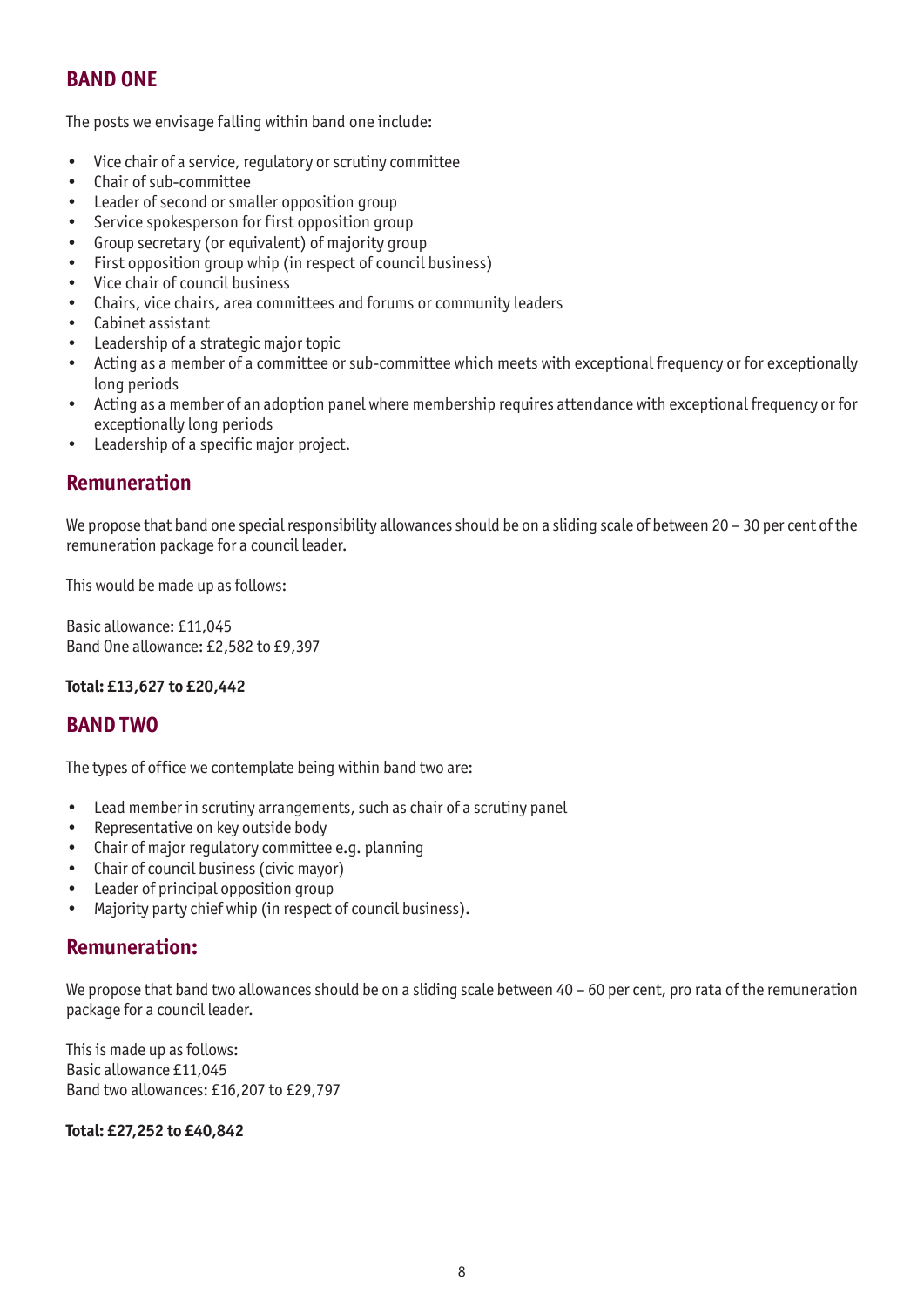## **BAND THREE**

We see this band as appropriate to the following posts:

- Cabinet member
- Chair of the Health and Wellbeing Board
- Chair of the main overview or scrutiny committee
- Deputy leader of the council

#### **Remuneration:**

We propose that band three allowances should be between 70 – 80 per cent pro rata of the remuneration package for a council leader.

This is made up as follows: Basic allowance: £11,045 Band three allowance: £36,917 to £43,460

**Total: £47,962 to £54,505**

## **BAND FOUR**

#### **Leader of cabinet**

This is a full-time job, involving a high level of responsibility and includes the exercise of executive responsibilities. It is right that it should be remunerated on a basis which compares with similar positions in the public sector, while still retaining a reflection of the voluntary character of public service.

#### **Remuneration:**

We propose that the remuneration package for a council leader under band four of our scheme should be £68,130. This is made up as follows:

Basic allowance: £11,045 Band four allowance: £57,085.

#### **Total: £68,130**

## **BAND FIVE**

#### **Directly elected mayor**

A directly elected mayor has a full-time job with a high level of responsibility and exercises executive responsibilities over a fixed electoral cycle. It is right that it should be remunerated on a basis which compares with similar positions in the public sector, while still retaining a reflection of the voluntary character of public service. However we believe this post remains different to that of the strong leader with cabinet model. The directly elected mayor is directly elected by the electorate as a whole. The strong leader holds office at the pleasure of the council and can be removed by the council. We believe that the distinction is paramount and this should be reflected in the salary level.

## **Remuneration:**

We propose that a directly elected mayor should receive a remuneration package of 25 per cent higher than that recommended for a council leader and that it should be a salary set at **£85,162.**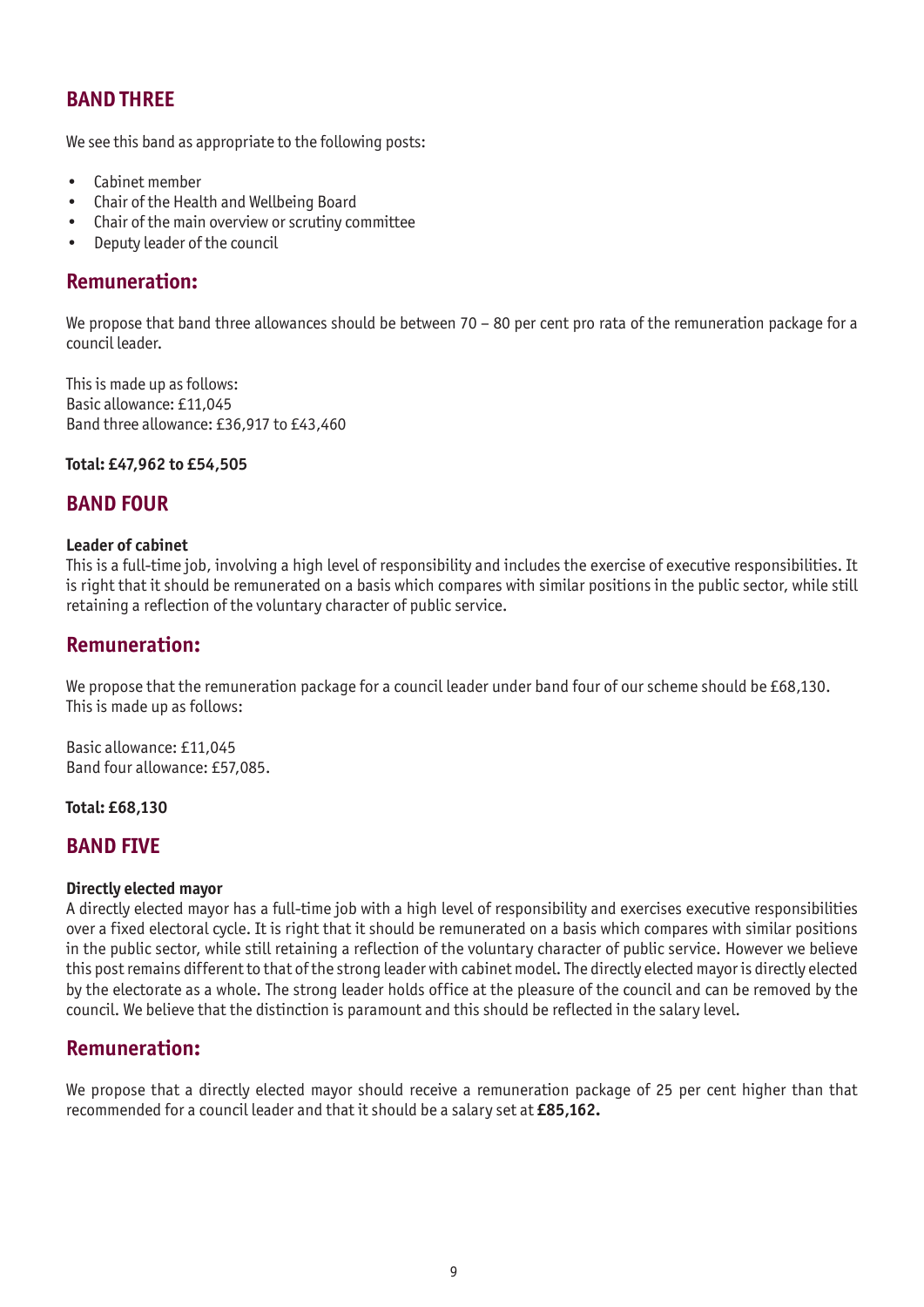# **Appendix B**

## **On behalf of the community – a job profile for councillors**

#### **Purposes:**

1. To participate constructively in the good governance of the area.

2. To contribute actively to the formation and scrutiny of the authority's policies, budget, strategies and service delivery.

3. To represent effectively the interests of the ward for which the councillor was elected, and deal with constituents' enquiries and representations.

4. To champion the causes which best relate to the interests and sustainability of the community and campaign for the improvement of the quality of life of the community in terms of equity, economy and environment.

5. To represent the council on an outside body, such as a charitable trust or neighbourhood association.

#### **Key Tasks:**

1. To fulfil the statutory and local determined requirements of an elected member of a local authority and the authority itself, including compliance with all relevant codes of conduct, and participation in those decisions and activities reserved to the full council (for example, setting budgets, overall priorities, strategy).

2. To participate effectively as a member of any committee or panel to which the councillor is appointed, including related responsibilities for the services falling within the committee's (or panel's) terms of reference, human resource issues, staff appointments, fees and charges, and liaison with other public bodies to promote better understanding and partnership working.

3. To participate in the activities of an outside body to which the councillor is appointed, providing two-way communication between the organisations. Also, for the same purpose, to develop and maintain a working knowledge of the authority's policies and practices in relation to that body and of the community's needs and aspirations in respect of that body's role and functions.

4. To participate in the scrutiny or performance review of the services of the authority, including where the authority so decides, the scrutiny of policies and budget, and their effectiveness in achieving the strategic objectives of the authority.

5. To participate, as appointed, in the area and in service-based consultative processes with the community and with other organisations.

6. To represent the authority to the community, and the community to the authority, through the various forums available.

7. To develop and maintain a working knowledge of the authority's services, management arrangements, powers/ duties, and constraints, and to develop good working relationships with relevant officers of the authority.

8. To develop and maintain a working knowledge of the organisations, services, activities and other factors which impact upon the community's well-being and identity.

9. To contribute constructively to open government and democratic renewal through active encouragement of the community to participate generally in the government of the area.

10. To participate in the activities of any political group of which the councillor is a member.

11. To undertake necessary training and development programmes as agreed by the authority.

12. To be accountable for his/her actions and to report regularly on them in accessible and transparent ways.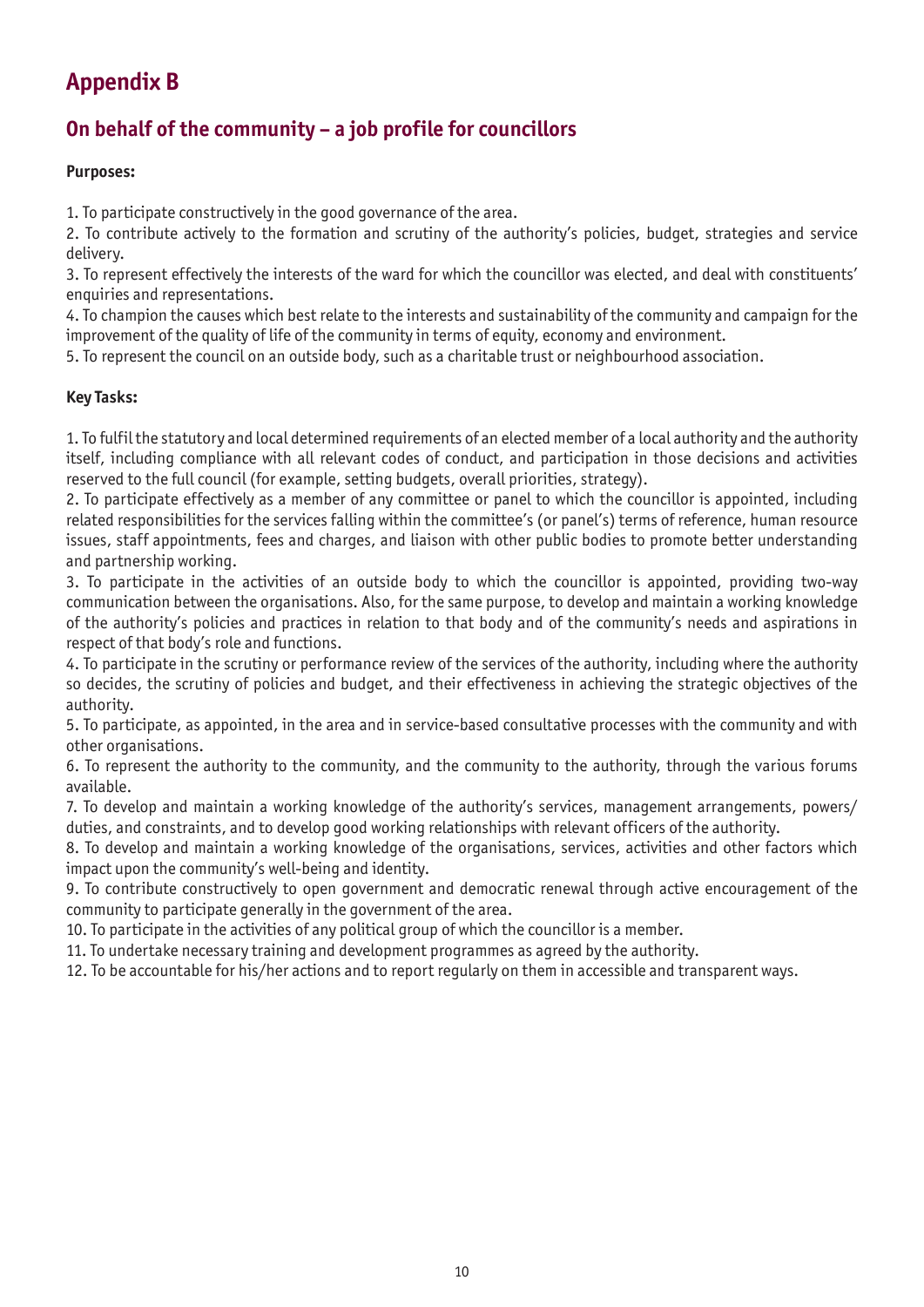# **Appendix C**

## **The independent panel members**

**Sir Rodney Brooke CBE DL** had a long career in local government, including as chief executive of West Yorkshire County Council, Westminster City Council and the Association of Metropolitan Authorities. He was knighted in 2007 for his contribution to public service.

**Steve Bundred** was chairman of Monitor, chief executive of the Audit Commission and chief executive of the London Borough of Camden.

**Anne Watts CBE** has an extensive career in equality and diversity and governance that spans the private, voluntary and public sectors with organisations including the Open University, the University of Surrey, the Commission for Equality and Human Rights and Business in the Community. She chaired the Appointments Commission.